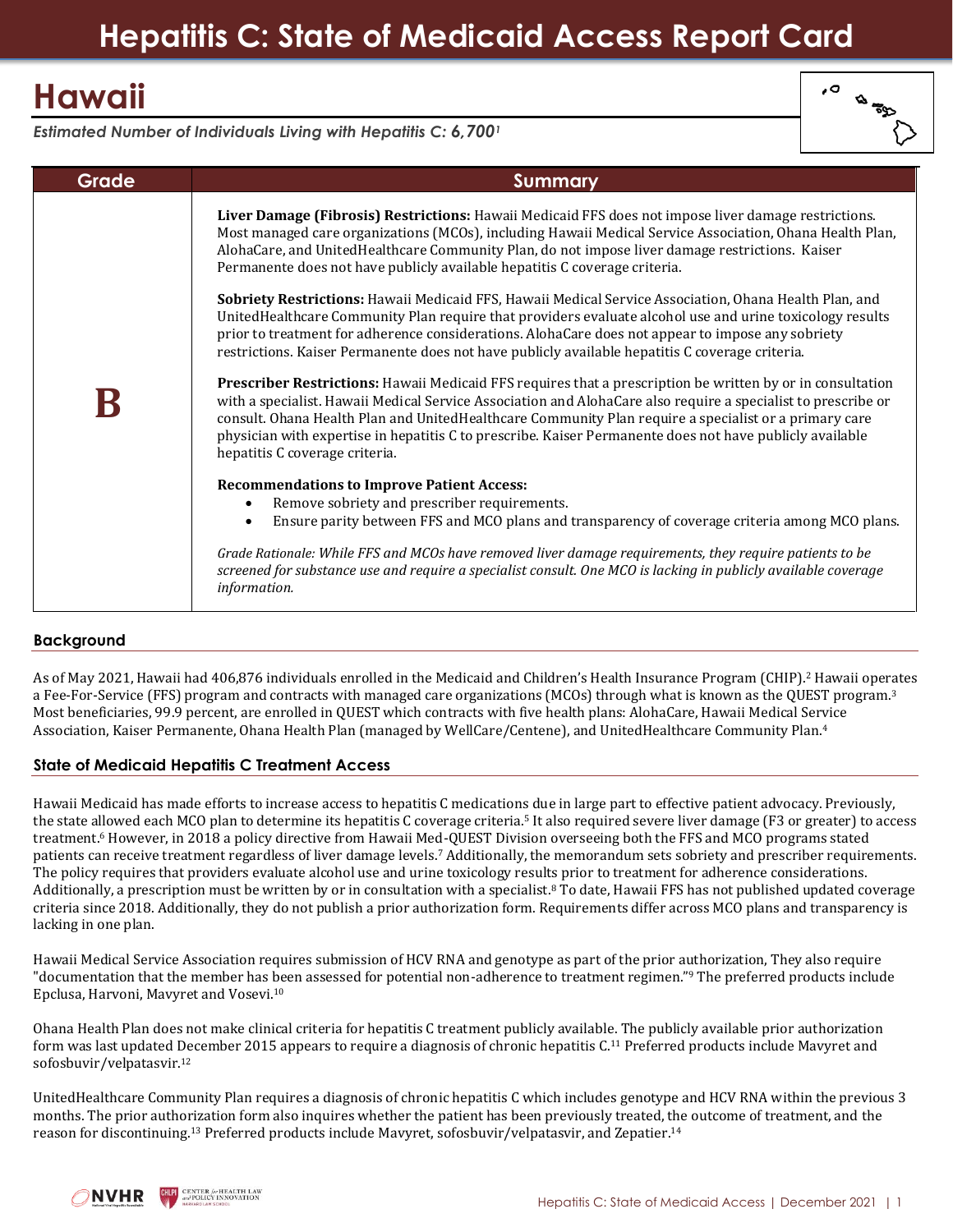AlohaCare requires a diagnosis of chronic hepatitis C which includes genotype and HCV RNA.<sup>15</sup> Preferred products include Mavyret and sofosbuvir/velpatasvir.<sup>16</sup>

Kaiser Permanente do not have publicly available hepatitis C coverage criteria.

## **Liver Damage (Fibrosis) Restrictions**

Hawaii Medicaid FFS does not impose liver damage restrictions.<sup>17</sup>

Hawaii Medical Service Association and UnitedHealthcare Community Plan do not impose liver damage restrictions.<sup>18,19</sup>

Ohana Health Plan does not appear to impose liver damage restrictions, though the PA form requests the fibrosis score.<sup>20</sup>

AlohaCare does not impose liver damage requirements, but they do require documentation of fibrosis score.<sup>21</sup>

Kaiser Permanente does not have publicly available hepatitis C coverage criteria.

## **Sobriety Restrictions**

Hawaii Medicaid FFS requires that providers evaluate alcohol use and urine toxicology results prior to treatment for adherence considerations.<sup>22</sup>

Hawaii Medical Service Association requires that patients abstain from alcohol and substance use during treatment and requires patients to sign a commitment form agreeing to random alcohol/substance use testing, including agreeing "to attend Alcoholics Anonymous (AA), Narcotics Anonymous (NA) or a similar program for substance abuse, if recommended by my physician." HMSA will not approve retreatment requests due to inadequate compliance, reinfection, or discontinuation of treatment due to alcohol/substance use.<sup>23</sup>

UnitedHealthcare Community plan requires prescribers to "[address] mental health conditions and substance use prior to starting treatment." They also require prescribers to "attest that the patient is compliant with treatment, with evaluation of compliance that considers alcohol use and urine toxicology results, among other factors."<sup>24</sup>

The Ohana Health Plan states that "Patients with active substance or alcohol use disorders should be considered for therapy on a case-bycase basis, and care should be coordinated with substance use treatment specialists." The PA form also requests urine toxicology within the past 30 days.<sup>25</sup>

AlohaCare does not impose sobriety restrictions.<sup>26</sup>

Kaiser Permanente does not have publicly available hepatitis C coverage criteria.

## **Prescriber Restrictions**

Hawaii Medicaid FFS requires that a prescription be written by or in consultation with a specialist.<sup>27</sup>

Hawaii Medical Service Association requires a specialist to prescribe or consult.<sup>28</sup>

UnitedHealthcare Community Plan appears to require a specialist or a primary care physician with expertise in treating hepatitis C and approved by the health plan to prescribe.<sup>29</sup>

Ohana Health Plan appears to require a specialist to prescribe or consult, as the PA form requests the prescriber specialty.<sup>30</sup>

AlohaCare requires prescriptions to be written by or in consultation with a specialist. Primary care physicians with expertise in the treatment of hepatitis C may also prescribe.<sup>31</sup>

Kaiser Permanente does not have publicly available hepatitis C coverage criteria.

## **Points of Contact for Questions & Concerns about Hawaii's State of Medicaid Hepatitis C Access**

**Medicaid Program: <sup>32</sup> Judy Mohr-Peterson, Med-QUEST Division Administrator, Department of Human Services, State of Hawaii** 601 Kamokila Blvd, Room 518**,** Kapolei, HI 96709‐0190 Telephone: (808) 692‐8050; Email Address: [jmohrpeterson@medicaid.dhs.state.hi.us](mailto:jmohrpeterson@medicaid.dhs.state.hi.us)

**Pharmacy Benefit:<sup>33</sup> Gary Peton, Pharmacy Services Manager, Conduent State Healthcare LLC (Hawaii Medicaid Fiscal Agent)** Telephone: (808) 952-5591; Email Address: gary.peton@conduent.com